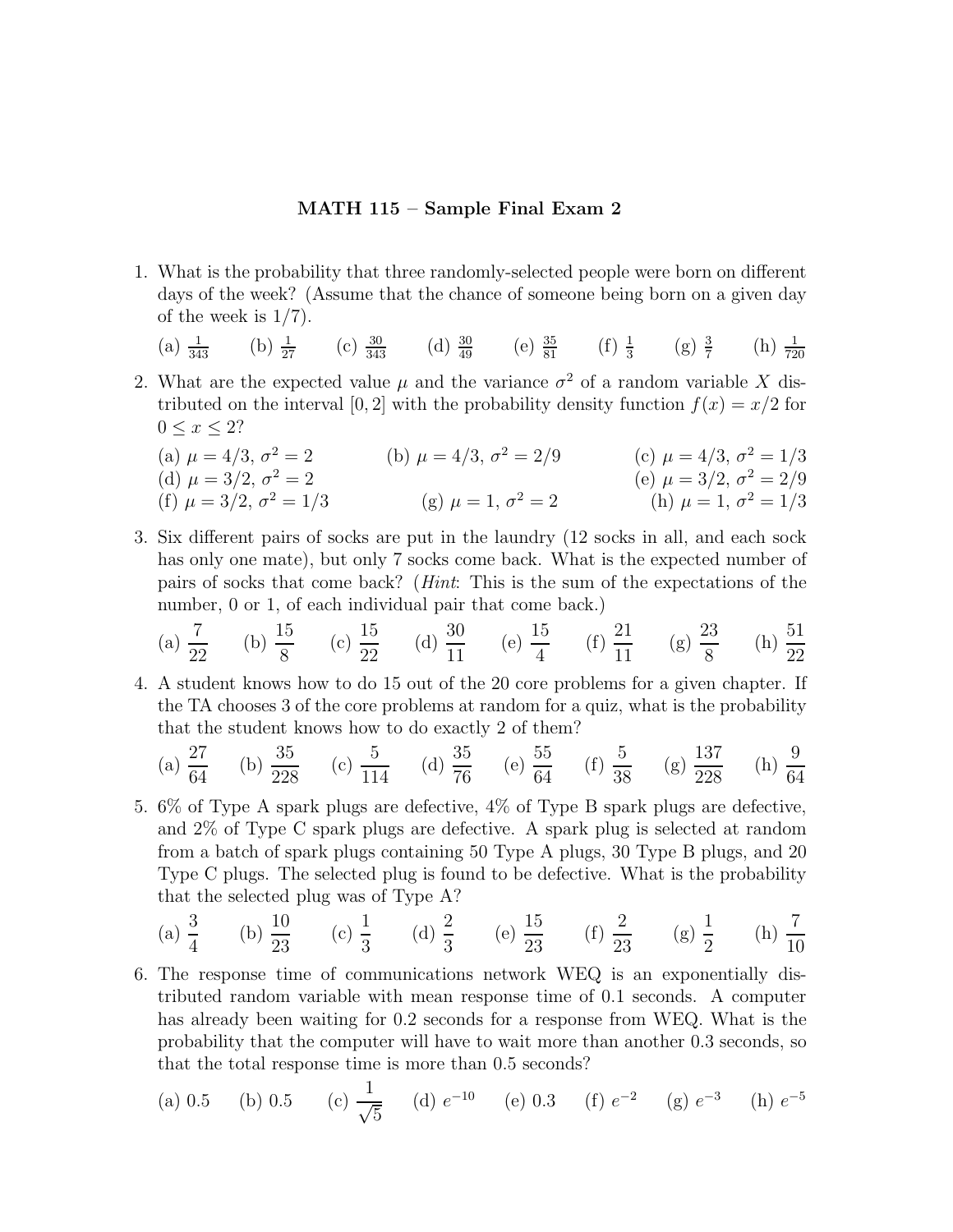7. During business hours, the help desk for a company's computer system receives an average of 10 calls per hour. What is the probability that fewer than 3 calls come in during a randomly chosen half-hour period during business hours?

(a) 
$$
\frac{5}{6}e^{-10}
$$
 (b)  $\frac{15}{2}e^{-10}$  (c)  $\frac{23}{2}e^{-10}$  (d)  $\frac{37}{2}e^{-10}$  (e)  $\frac{5}{6}e^{-5}$  (f)  $\frac{15}{2}e^{-5}$  (g)  $\frac{23}{2}e^{-5}$  (h)  $\frac{37}{2}e^{-5}$ 

8. A fair coin is flipped 400 times. What is the probability (to the nearest percent) that the number of heads that occurse is more than 210 and less than 240? (Use the normal approximation to the binomial distribution).

(a)  $5\%$  (b)  $12\%$  (c)  $16\%$  (d)  $29\%$  (e)  $45\%$  (f)  $55\%$  (g)  $62\%$  (h)  $79\%$ 

9. The following is a contour plot of  $z = f(x, y)$ .



What is  $f(x, y)$ ?

(a) 
$$
x^2 + y^2
$$
  
\n(b)  $2x^2 + y^2$   
\n(c)  $x^2 + 2y^2$   
\n(d)  $x^2 - y^2$   
\n(e)  $x^2 - 2y^2$   
\n(f)  $2x^2 - y^2$   
\n(g) xy  
\n(h)  $x + y$ 

- 10. Suppose  $f(x, y) = x^3 3xy + y^3 + 2$ . Find the critical points of f and determine their types.
	- (a) rel min at  $(0,0)$ , rel min at  $(1,1)$  (b) rel min at  $(0,0)$ , saddle at  $(1,1)$ 
		-
	- (c) rel min at  $(0,0)$ , rel max at  $(1,1)$  (d) saddle at  $(0,0)$ , rel min at  $(1,1)$
	- (e) saddle at  $(0,0)$ , saddle at  $(1,1)$  (f) saddle at  $(0,0)$ , rel max at  $(1,1)$
	- (g) rel max at  $(0,0)$ , rel min at  $(1,1)$  (h) rel max at  $(0,0)$ , saddle at  $(1,1)$
- 
- 
- 
- 11. Let  $f(x, y) = \sqrt{x^2 + 2y^2}$ . Approximating  $f(1.1, 1.9)$  using the total differential of f at  $(1,2)$ , one gets:

(a) 3 (b) 3.1 (c) 2.9 (d) −0.1 (e) 2.9667 (f) −0.0333 (g) 3.0333 (h) 0.0333

- 12. Find the point on the parabola  $y = x^2$  that is closest to the point  $(16, \frac{1}{2})$ . (a) (0,0) (b) (1,1) (c) (3,9) (d) (-1,1) (e) (-2,4) (f) (2,4) (g)  $(\frac{1}{2}, \frac{1}{4})$  (h)  $(\frac{1}{3}, \frac{1}{9})$
- 13. Let T be the triangle with vertices  $(0,0)$ ,  $(1,0)$  and  $(1,2)$ . Compute the integral  $\int$  $\int_T 30x^2y\,dA$ (a) 0 (b) 1 (c) 2 (d) 3 (e) 5 (f) 12 (g) 15 (h) 30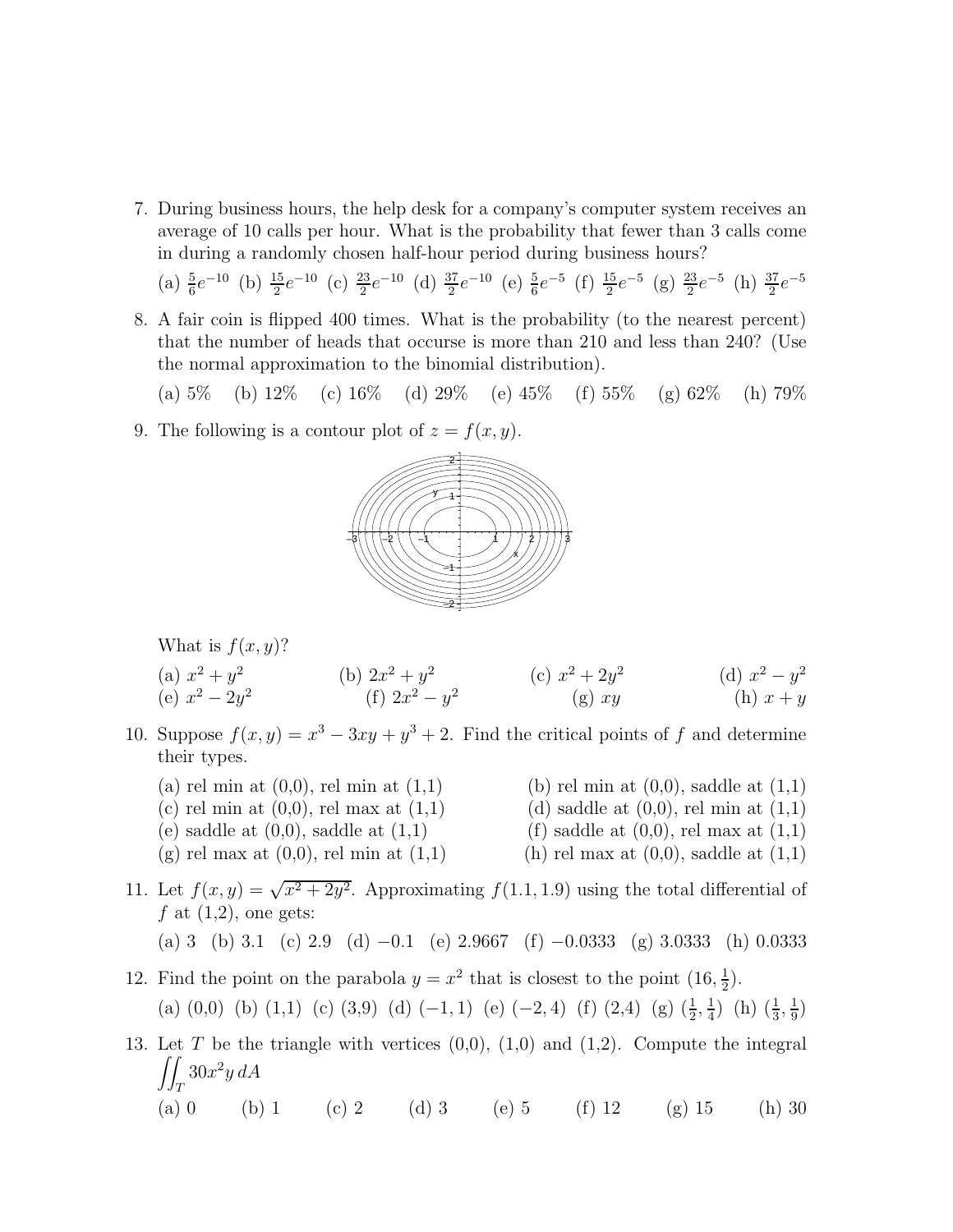14. Calculate the volume of the solid bounded above by the graph of  $z = e^{-x^3/2}$  over the region R in the xy-plane bounded by the graphs of  $y = x^2$ ,  $y = 2x^2$  and by the vertical lines  $x = 0$  and  $x = 1$ .

(a) 1 (b) e (c) 
$$
\frac{2}{3}(1 - e^{-1/3})
$$
 (d)  $\frac{2}{3}(1 + e^{-1/3})$   
\n(e)  $\frac{3}{2}(1 - e^{-2/3})$  (f)  $\frac{1}{3}(1 + e^{1/2})$  (g)  $\frac{3}{2}(1 + e^{-2/3})$  (h)  $\frac{1}{3}(1 - e^{-1/3})$ 

15. The sum of the entries of the inverse of  $\lceil$  $\overline{\phantom{a}}$ 1 00  $0 -1 0$ 1 01 1 is  $(a)$   $\frac{1}{b}$  $(b)$   $\frac{1}{2}$ (c) 1 (d) −1 (e) 0 (f) 2 (g)  $-\frac{1}{2}$  $(h)$  3

16. A simple board game has four fields A, B, C, and D. Once you end up on field A

you have won and once you end up on field  $B$  you have lost. From fields  $C$  and  $D$ you move to other fields by flipping a coin. If you are on field C and you throw a head, then you move to field A, otherwise to field D. From field D, you move to field  $C$  if you throw a head, and otherwise you mover to field  $B$ .

Suppose that you start in field  $D$ . What is the probability that you will win (i.e., what is the probability that you will end up on field A)? (*Hint*: to compute this you need to compute the stable matrix of the appropriate absorbing stochastic matrix.)

(a) 0 (b) 1 (c) 0.25 (d) 0.5 (e) 0.75 (f) 
$$
\frac{1}{6}
$$
 (g)  $\frac{1}{3}$  (h)  $\frac{2}{3}$ 

17. Find *all* of the solutions of the following system of linear equations:

$$
x + 2y + 4z + w = 1
$$
  
\n
$$
y + 2z + w = 1
$$
  
\n(a)  $x = -2$ ,  $y = 2$ ,  $z = 1$ ,  $w = -1$   
\n(b)  $x = -2$ ,  $y = 2 - 2t$ ,  $z = t$ ,  $w = -1$   
\n(c)  $x = -2$ ,  $y = -2$ ,  $z = 2$ ,  $w = -1$   
\n(d)  $x = -2t$ ,  $y = -2$ ,  $z = t$ ,  $w = -1$   
\n(e)  $x = -2$ ,  $y = 0$ ,  $z = 1$ ,  $w = -1$   
\n(f)  $x = 2$ ,  $y = 2t - 2$ ,  $z = t$ ,  $w = -1$   
\n(g)  $x = 2 + t$ ,  $y = 2t$ ,  $z = t$ ,  $w = -1$   
\n(h)  $x = 2 + 2t$ ,  $y = t - 2$ ,  $z = t$ ,  $w = -1$ 

18. For what value of k does this system of equations have at least one solution?

$$
x - y + z = 2
$$
  
\n
$$
x + y - z = 4
$$
  
\n
$$
x + 3y - 3z = k
$$
  
\n(a) 0 (b) 1 (c) -1 (d) 3 (e)  $\frac{3}{2}$  (f) 4 (g) 6 (h) no value